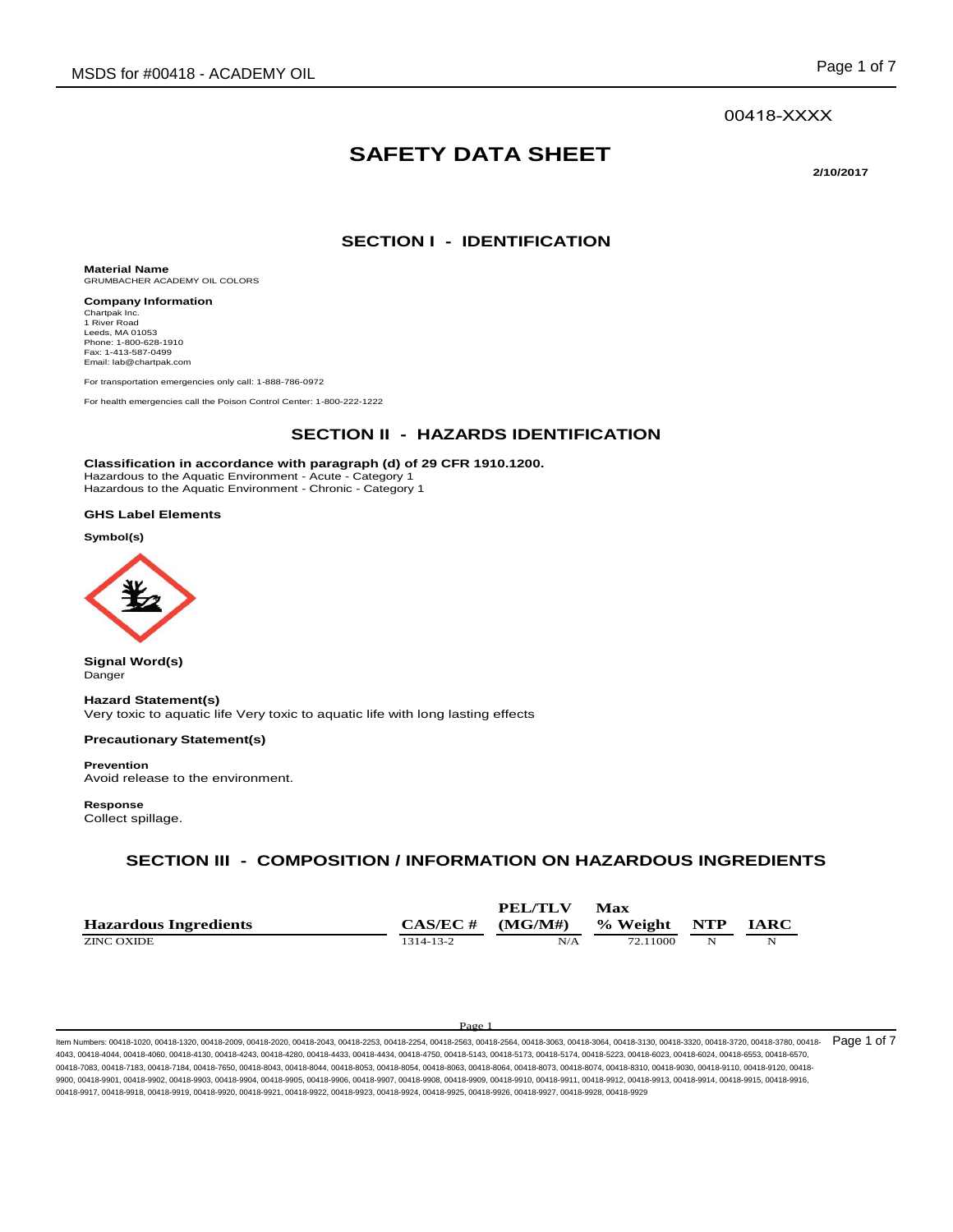#### **SECTION IV - FIRST AID MEASURES**

FIRST AID MEASURES: NONE REQUIRED. NO ACUTE HEALTH EFFECTS EXPECTED.

#### **SECTION V - FIRE FIGHTING MEASURES**

FLASH POINT (METHOD): N/A **AUTOIGNITION TEMPERATURE: N/A** EXPLOSION LIMITS IN AIR (% BY VOLUME): NOT EXPLOSIVE EXTINGUISHING MEDIA: NO SPECIAL MEDIA REQUIRED FIRE FIGHTING PROCEDURES: NO SPECIAL FIRE FIGHTING PROCEDURES REQUIRED UNUSUAL FIRE & EXPLOSION HAZARDS: NOT COMBUSTIBLE

#### **SECTION VI - ACCIDENTAL RELEASE MEASURES**

STEPS TO BE TAKEN IN CASE A MATERIAL IS SPILLED: Clean up in accordance with all applicable regulations. Absorb spillage with noncombustible, absorbent material. For waste disposal, see Section XIII

### **SECTION VII - HANDLING AND STORAGE**

PRECAUTIONS TO BE TAKEN DURING STORAGE AND HANDLING: Good industrial hygiene practice requires that exposure be maintained below the TLV. This is preferably achieved through the provision of adequate ventilation. When exposure cannot be adequately controlled in this way, personal respiratory protection should be employed.

# **SECTION VIII - EXPOSURE CONTROLS / PERSONAL PROTECTION**

RESPIRATORY PROTECTION AND SPECIAL VENTILATION REQUIREMENTS: NONE REQUIRED OTHER PROTECTIVE EQUIPMENT (GLOVES, GOGGLES, ETC): NONE REQUIRED WORK/HYGIENE PRACTICES: NONE REQUIRED ENGINEERING CONTROLS: NONE REQUIRED

#### **SECTION IX - PHYSICAL AND CHEMICAL PROPERTIES**

BOILING POINT: N/A MELTING POINT: N/A VAPOR PRESSURE: N/A SPECIFIC VAPOR DENSITY (AIR=1): N/A SPECIFIC GRAVITY: N/A<br>SOLUBILITY IN WATER: N/A SOLUBILITY IN WATER:

REACTIVITY IN WATER: NON-REACTIVE

#### **SECTION X - STABILITY AND REACTIVITY**

HAZARDOUS POLYMERIZATION PRODUCTS: N/A STABILITY: STABLE CONDITIONS TO AVOID: N/A INCOMPATIBILITY (MATERIALS TO AVOID): N/A HAZARDOUS DECOMPOSITION PRODUCTS: N/A

### **SECTION XI - TOXICOLOGICAL INFORMATION**

ACUTE EFFECTS ASSOCIATED WITH USE OF THIS MATERIAL: NONE EXPECTED The summated LD50 is 10371 mg/kg. The summated LC50 is 19589 mg/cubic meter. This product is not considered to be a known or suspected human carcinogen by NTP, IARC or OSHA (see section III)

#### Page 2

ltem Numbers: 00418-1020, 00418-1320, 00418-2009, 00418-2020, 00418-2043, 00418-2253, 00418-2563, 00418-2563, 00418-308, 00418-308, 00418-304, 00418-3130, 00418-3320, 00418-3720, 00418-3780, 00418- Page 2 of 7 4043, 00418-4044, 00418-4060, 00418-4130, 00418-4243, 00418-4280, 00418-4433, 00418-4434, 00418-4750, 00418-5143, 00418-5173, 00418-5174, 00418-5223, 00418-6023, 00418-6024, 00418-6553, 00418-6570, 00418-7083, 00418-7183, 00418-7184, 00418-7650, 00418-8043, 00418-8043, 00418-8054, 00418-8063, 00418-8064, 00418-8073, 00418-8074, 00418-8310, 00418-9300, 00418-9110, 00418-9120, 00418-8074, 9900, 00418-9901, 00418-9902, 00418-9903, 00418-9904, 00418-9905, 00418-9906, 00418-9907, 00418-9908, 00418-9909, 00418-9910, 00418-9911, 00418-9912, 00418-9913, 00418-9914, 00418-9915, 00418-9916, 00418-9917, 00418-9918, 00418-9919, 00418-9920, 00418-9921, 00418-9922, 00418-9923, 00418-9924, 00418-9925, 00418-9926, 00418-9927, 00418-9928, 00418-9929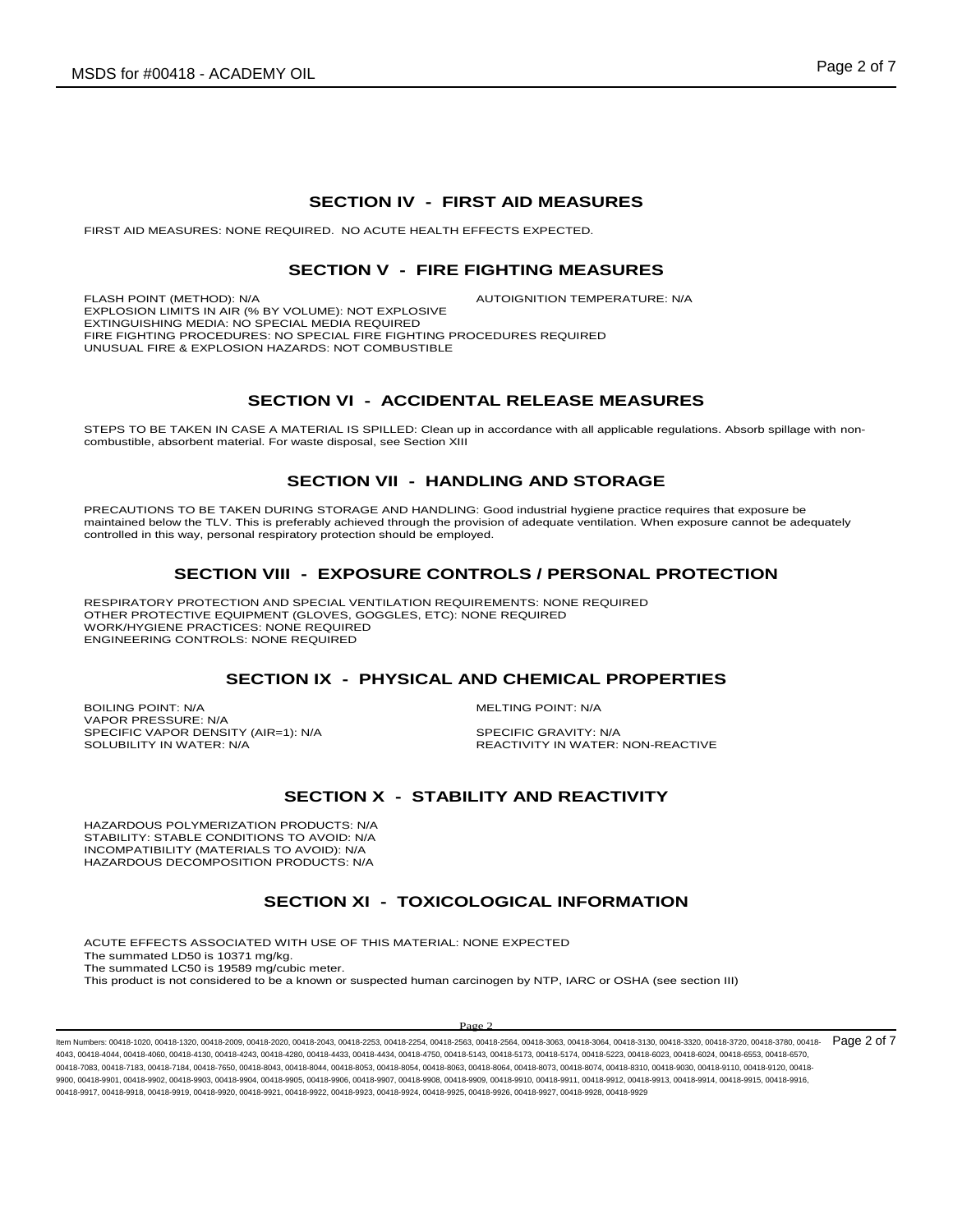## **SECTION XII - ECOLOGICAL INFORMATION**

**Aquatic Hazard Statement(s)** Very toxic to aquatic life Very toxic to aquatic life with long lasting effects

#### **SECTION XIII - DISPOSAL CONSIDERATIONS**

RCRA HAZARD CLASS (40 CFR 261): THIS PRODUCT IS NOT CLASSIFIED AS A HAZARDOUS WASTE. WASTE DISPOSAL METHOD: DISPOSE OF IN ACCORDANCE WITH FEDERAL, STATE AND LOCAL REGULATIONS.

#### **SECTION XIV - TRANSPORTATION INFORMATION**

U.S. DOT (49 CFR 172.101): THIS IS NOT A HAZARDOUS MATERIAL AS CLASSIFIED BY CFR 172.101.

#### **SECTION XV - REGULATORY INFORMATION**

CONTENTS OF THIS SDS COMPLY WITH OSHA HAZARD COMMUNICATION STANDARD 29 CFR 1910.1200

EPA SARA TITLE III CHEMICAL LISTINGS: SECTION 302.4 EXTREMELY HAZARDOUS SUBSTANCES (40 CFR 355): NONE

SECTION 313 TOXIC CHEMICALS (40 CFR 372): NONE

INTERNATIONAL REGULATIONS

CANADIAN WHMIS: THIS PRODUCT IS A CONTROLLED PRODUCT UNDER CANADA'S WORKPLACE HAZARDOUS MATERIALS INFORMATION SYSTEM. IT CONTAINS THE FOLLOWING TOXIC OR HIGHLY TOXIC MATERIALS: COPPER PHTHALOCYANINE FERRIC OXIDE LINSEED OIL **MICA** ZINC OXIDE

SUPPLEMENTAL STATE COMPLIANCE INFORMATION:

THIS PRODUCT CONTAINS THE FOLLOWING CHEMICAL(S) LISTED UNDER NEW JERSEY'S RIGHT TO KNOW PROGRAM:

**MICA** PIGMENT RED 101 PIGMENT WHITE 6 ZINC OXIDE

THIS PRODUCT CONTAINS THE FOLLOWING CHEMICAL(S) REQUIRING NOTIFICATION TO THE STATE OF WASHINGTON UNDER THEIR CHILDREN'S SAFE PRODUCTS ACT: NONE

THIS PRODUCT CONTAINS THE FOLLOWING CHEMICAL(S) LISTED IN FLORIDA'S TOXIC SUBSTANCE LIST: Iron oxide fume Mica dust Zinc oxide fume

THIS PRODUCT CONTAINS THE FOLLOWING CHEMICAL(S) LISTED IN MAINE'S PRIORITY CHEMICAL LIST: NONE

#### Page 3

ltem Numbers: 00418-1020, 00418-1320, 00418-2009, 00418-2020, 00418-2043, 00418-2253, 00418-2563, 00418-2563, 00418-308, 00418-308, 00418-304, 00418-3130, 00418-3320, 00418-3720, 00418-3780, 00418- Page 3 of 7 4043, 00418-4044, 00418-4060, 00418-4130, 00418-4243, 00418-4280, 00418-4433, 00418-4434, 00418-4750, 00418-5143, 00418-5173, 00418-5174, 00418-5223, 00418-6023, 00418-6024, 00418-6553, 00418-6570, 00418-7083, 00418-7183, 00418-7184, 00418-7650, 00418-8043, 00418-8043, 00418-8054, 00418-8063, 00418-8064, 00418-8073, 00418-8074, 00418-8310, 00418-9300, 00418-9110, 00418-9120, 00418-8074, 9900, 00418-9901, 00418-9902, 00418-9903, 00418-9904, 00418-9905, 00418-9906, 00418-9907, 00418-9908, 00418-9909, 00418-9910, 00418-9911, 00418-9912, 00418-9913, 00418-9914, 00418-9915, 00418-9916, 00418-9917, 00418-9918, 00418-9919, 00418-9920, 00418-9921, 00418-9922, 00418-9923, 00418-9924, 00418-9925, 00418-9926, 00418-9927, 00418-9928, 00418-9929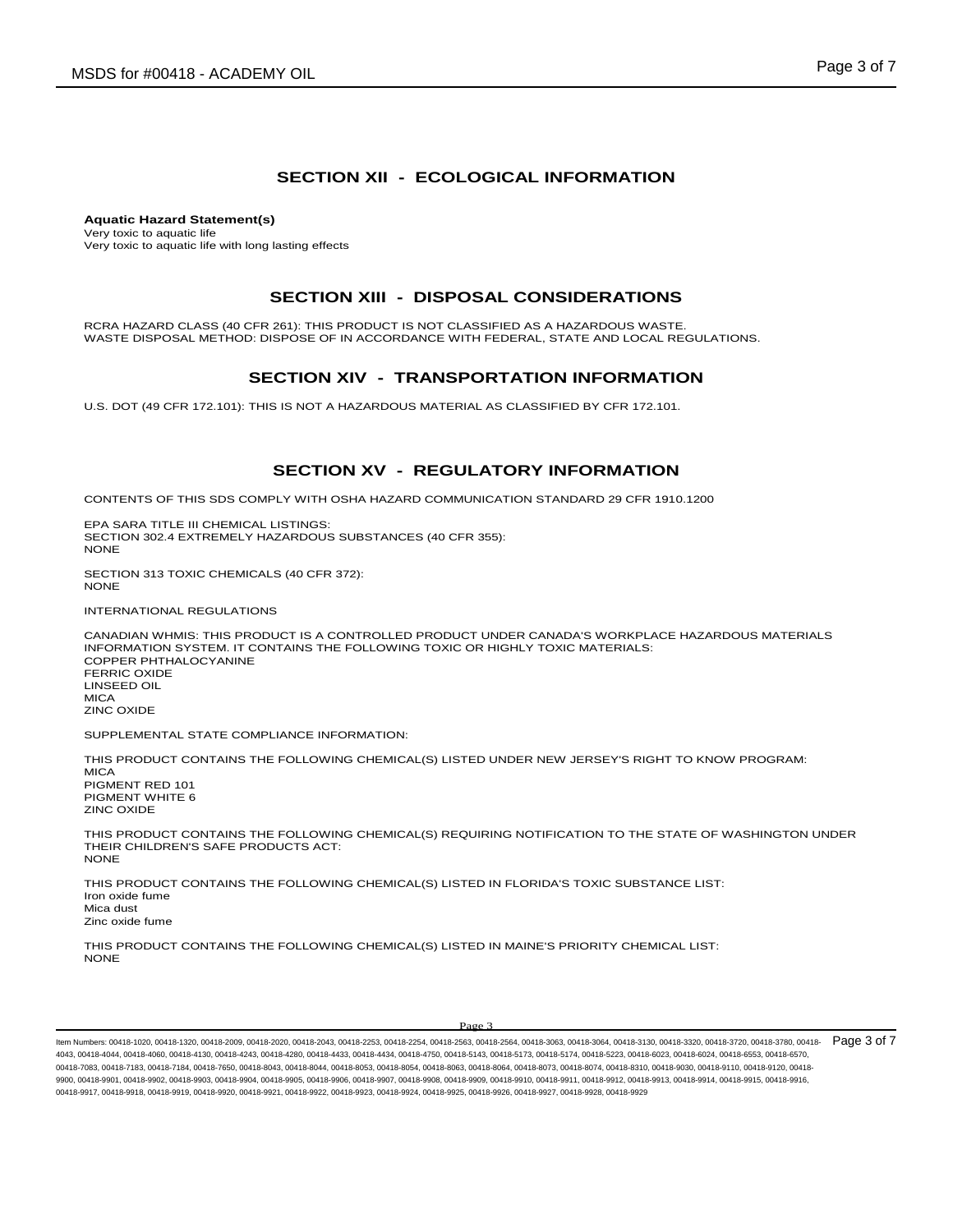THIS PRODUCT CONTAINS THE FOLLOWING CHEMICALS CONSIDERED BY VERMONT AS BEING OF VERY HIGH CONCERN TO CHILDREN: **NONE** 

THIS PRODUCT CONTAINS THE FOLLOWING CHEMICAL(S) LISTED IN MASSACHUSETTS HAZARDOUS SUBSTANCE LIST: Barium sulfate Calcium carbonate Carbon black Iron oxide dust Mica Dust Titanium dioxide Zinc oxide fume

THIS PRODUCT CONTAINS THE FOLLOWING CHEMICAL(S) LISTED ON MICHIGAN'S CRITICAL MATERIALS REGISTER: NONE

THIS PRODUCT CONTAINS THE FOLLOWING CHEMICAL(S) LISTED ON MINNESOTA'S HAZARDOUS SUBSTANCES LIST: Barium, sulfate Calcium carbonate Carbon black Iron oxide fume (Fe2O3) as Fe Methyl ethyl ketoxime Titanium dioxide Zinc oxide, fume and dust

THIS PRODUCT CONTAINS THE FOLLOWING CHEMICAL(S) LISTED IN PENNSYLVANIA'S HAZARDOUS SUBSTANCES LIST: Barium sulfate Carbon black Iron oxide Limestone Linseed oil Mica-group minerals Rutile Titanium oxide Zinc oxide

Under CPSC's consumer product regulations (16CFR1500.3 and 150014), this product has the following required acute and chronic hazard labeling:

**NONE**

This product contains a chemical known to the State of California to cause cancer.

### **SECTION XVI - OTHER INFORMATION**

Disclaimer: We believe the statements, technical information and recommendations contained herein are reliable, but they are given without warranty or guarantee of any kind. The information contained in this document applies to this specific material as supplied. It may not be valid for this material if it is used in combination with any other materials. It is the user's responsibility to satisfy oneself as to the suitability and completeness of this information for the user's own particular use.

**LAST REVISION DATE: 06/14/2016**

### **Prepared by Duke OEM Toxicology**

#### Page 4

ltem Numbers: 00418-1020, 00418-1320, 00418-2009, 00418-2020, 00418-2043, 00418-2253, 00418-2554, 00418-2563, 00418-308, 00418-308, 00418-304, 00418-3130, 00418-3320, 00418-3720, 00418-3780, 00418- Page 4 of 7 4043, 00418-4044, 00418-4060, 00418-4130, 00418-4243, 00418-4280, 00418-4433, 00418-4434, 00418-4750, 00418-5143, 00418-5173, 00418-5174, 00418-5223, 00418-6023, 00418-6024, 00418-6553, 00418-6570, 00418-7083, 00418-7183, 00418-7184, 00418-7650, 00418-8043, 00418-8043, 00418-8054, 00418-8063, 00418-8064, 00418-8073, 00418-8074, 00418-8310, 00418-9300, 00418-9110, 00418-9120, 00418-8074, 9900, 00418-9901, 00418-9902, 00418-9903, 00418-9904, 00418-9905, 00418-9906, 00418-9907, 00418-9908, 00418-9909, 00418-9910, 00418-9911, 00418-9912, 00418-9913, 00418-9914, 00418-9915, 00418-9916, 00418-9917, 00418-9918, 00418-9919, 00418-9920, 00418-9921, 00418-9922, 00418-9923, 00418-9924, 00418-9925, 00418-9926, 00418-9927, 00418-9928, 00418-9929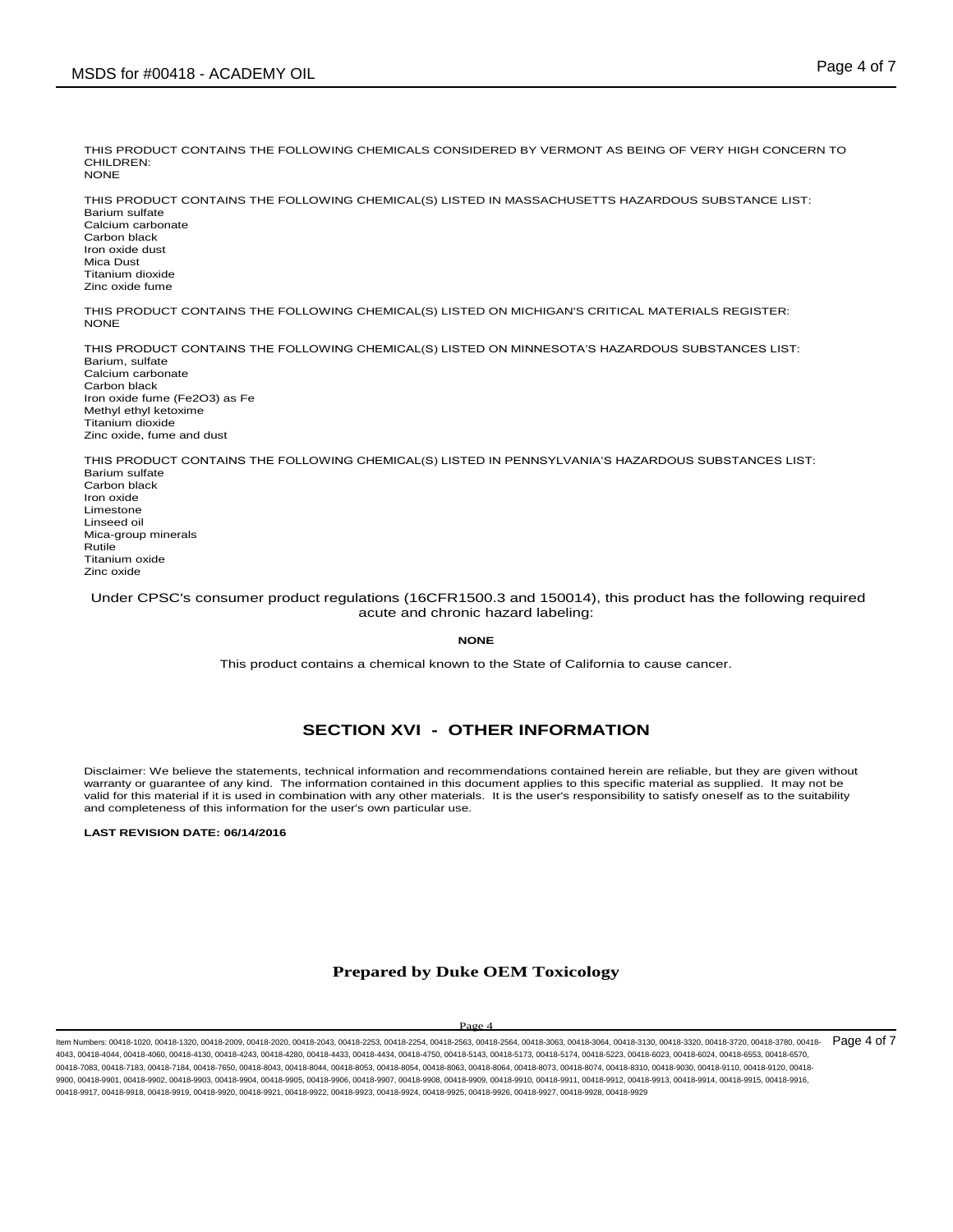Page 5

ltem Numbers: 00418-1020, 00418-1320, 00418-2009, 00418-2020, 00418-2043, 00418-2253, 00418-2554, 00418-2563, 00418-3080, 00418-3080, 00418-3130, 00418-3320, 00418-3720, 00418-3780, 00418-3780, 00418-3780, 00418-3020, 0041 4043, 00418-4044, 00418-4060, 00418-4130, 00418-4243, 00418-4280, 00418-4433, 00418-4434, 00418-4750, 00418-5143, 00418-5173, 00418-5174, 00418-5223, 00418-6023, 00418-6024, 00418-6553, 00418-6570, 00418-7083, 00418-7183, 00418-7184, 00418-7650, 00418-8043, 00418-8044, 00418-8053, 00418-8054, 00418-8063, 00418-8064, 00418-8073, 00418-8074, 00418-8310, 00418-9030, 00418-9110, 00418-9120, 00418- 9900, 00418-9901, 00418-9902, 00418-9903, 00418-9904, 00418-9905, 00418-9906, 00418-9907, 00418-9908, 00418-9909, 00418-9910, 00418-9911, 00418-9912, 00418-9913, 00418-9914, 00418-9915, 00418-9916, 00418-9917, 00418-9918, 00418-9919, 00418-9920, 00418-9921, 00418-9922, 00418-9923, 00418-9924, 00418-9925, 00418-9926, 00418-9927, 00418-9928, 00418-9929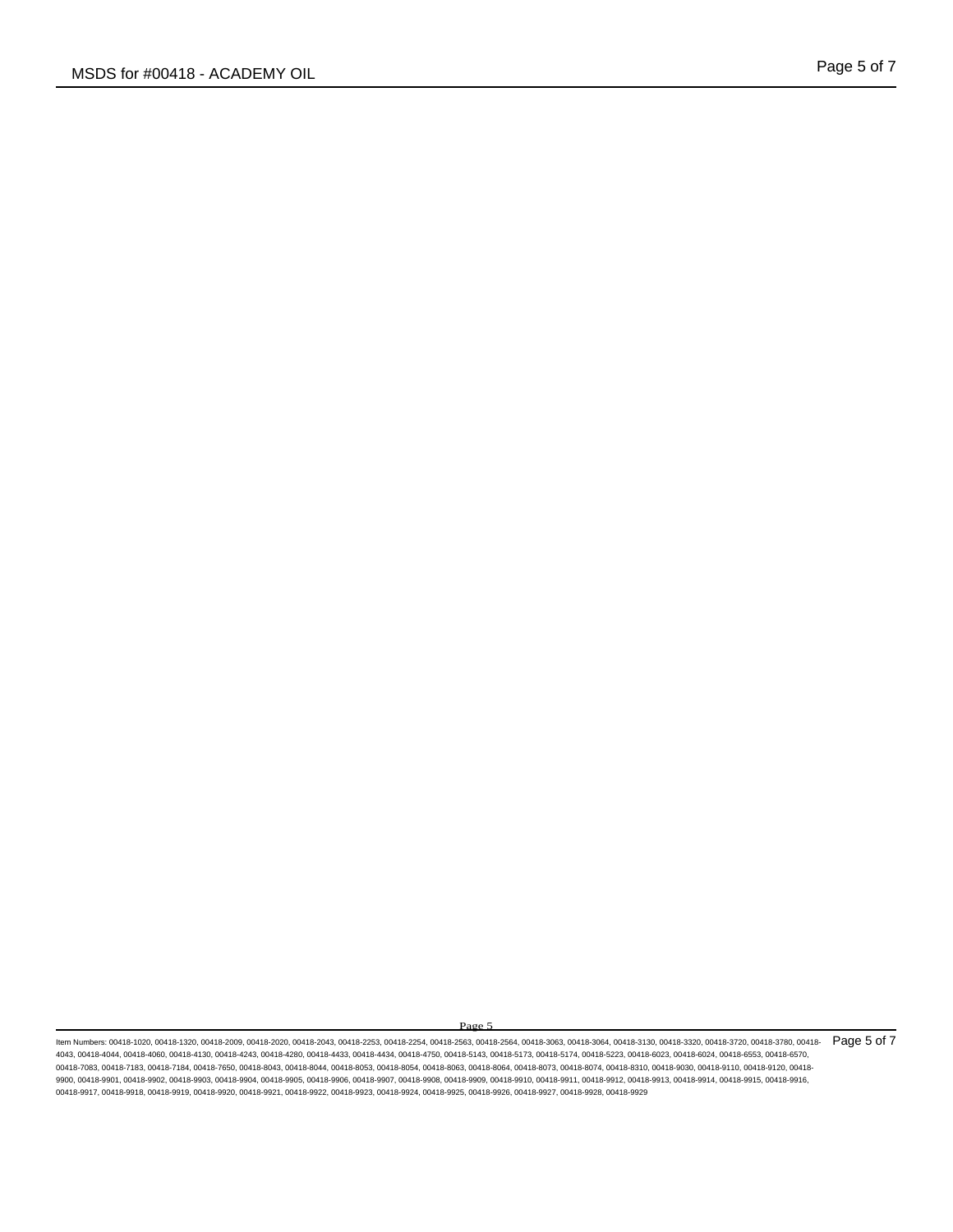#### **COLOR INFORMATION**

THIS SDS APPLIES TO THE FOLLOWING COLORS WHICH ARE ASSOCIATED WITH HAZARDOUS AND/OR NON-HAZARDOUS INGREDIENTS

| <b>Product Color</b>           | <b>SKU</b> | <b>Hazardous Ingredient</b> |  |
|--------------------------------|------------|-----------------------------|--|
| <b>T001 ALIZARIN CRIMSON</b>   |            | (NONE)                      |  |
| T023 BURNT SIENNA              |            | (NONE)                      |  |
| <b>T024 BURNT UMBER</b>        |            | (NONE)                      |  |
| T039 CERULEAN BLUE HUE         |            | (NONE)                      |  |
| T048 CHROMIUM OXIDE GREEN      |            | (NONE)                      |  |
| T053 COBALT VIOLET HUE         |            | (NONE)                      |  |
| T061 DIOXAZINE PURPLE          |            | (NONE)                      |  |
| T071 PALE PINK                 |            | (NONE)                      |  |
| T076 FRENCH ULTRAMARINE BLUE   |            | (NONE)                      |  |
| T079 THALO GOLD                |            | (NONE)                      |  |
| T080 ITALIAN GOLD OCHRE        |            | (NONE)                      |  |
| T095 GRUMBACHER RED            |            | (NONE)                      |  |
| T115 IVORY BLACK               |            | (NONE)                      |  |
| T116 LAMP BLACK                |            | (NONE)                      |  |
| T118 LEMON YELLOW              |            | (NONE)                      |  |
| T134 MARS BLACK                |            | (NONE)                      |  |
| T146 NAPLES YELLOW HUE         |            | (NONE)                      |  |
| T156 PAYNE'S GRAY              |            | (NONE)                      |  |
| T160 PERMANENT BLUE            |            | (NONE)                      |  |
| T162 PERMANENT GREEN LIGHT     |            | (NONE)                      |  |
| T166 PRUSSIAN GREEN            |            | (NONE)                      |  |
| T168 PRUSSIAN BLUE             |            | (NONE)                      |  |
| T171 RAW SIENNA                |            | (NONE)                      |  |
| T172 RAW UMBER                 |            | (NONE)                      |  |
| T187 SAP GREEN                 |            | (NONE)                      |  |
| T195 THALO SILVER              |            | (NONE)                      |  |
| T203 THALO BLUE                |            | (NONE)                      |  |
| T205 THALO GREEN (BS)          |            | (NONE)                      |  |
| T208 THALO RED ROSE            |            | (NONE)                      |  |
| T210 THALO YELLOW GREEN        |            | (NONE)                      |  |
| T211 THIO VIOLET               |            | (NONE)                      |  |
| T212 TITANIUM WHITE            |            | (NONE)                      |  |
| T218 UNBLEACHED TITANIUM WHITE |            | (NONE)                      |  |
| T222 VANDYKE BROWN             |            | (NONE)                      |  |
| T223 VENETIAN RED              |            | (NONE)                      |  |
| T232 VIRIDIAN                  |            | (NONE)                      |  |
| T244 YELLOW OCHRE              |            | (NONE)                      |  |
| T248 ZINC WHITE                |            | (NONE)                      |  |
| T250 TITANIUM WHITE SOFT       |            | (NONE)                      |  |
| T306 THALO GREEN (YS)          |            | (NONE)                      |  |
| T310 CADMIUM ORANGE HUE        |            | (NONE)                      |  |
| T312 CADMIUM RED LIGHT HUE     |            | (NONE)                      |  |
| T313 CADMIUM RED MEDIUM HUE    |            | (NONE)                      |  |
| T314 CADMIUM RED DEEP HUE      |            | (NONE)                      |  |
| T316 CADMIUM YELLOW DEEP HUE   |            | (NONE)                      |  |
| T318 CADMIUM YELLOW MEDIUM HUE |            | (NONE)                      |  |
| T319 CADMIUM YELLOW LIGHT HUE  |            | (NONE)                      |  |
| T320 CADMIUM YELLOW PALE HUE   |            | (NONE)                      |  |
| T321 COBALT BLUE HUE           |            | (NONE)                      |  |
| T400 CLEAR BASE                |            | (NONE)                      |  |
|                                |            |                             |  |

Page 6

ltem Numbers: 00418-1020, 00418-1320, 00418-2009, 00418-2020, 00418-2043, 00418-2253, 00418-2554, 00418-2563, 00418-3080, 00418-3080, 00418-3130, 00418-3320, 00418-3720, 00418-3780, 00418-3780, 00418-3780, 00418-3020, 0041 4043, 00418-4044, 00418-4060, 00418-4130, 00418-4243, 00418-4280, 00418-4433, 00418-4434, 00418-4750, 00418-5143, 00418-5173, 00418-5174, 00418-5223, 00418-6023, 00418-6024, 00418-6553, 00418-6570, 00418-7083, 00418-7183, 00418-7184, 00418-7650, 00418-8043, 00418-8044, 00418-8053, 00418-8054, 00418-8063, 00418-8064, 00418-8073, 00418-8074, 00418-8310, 00418-9030, 00418-9110, 00418-9120, 00418- 9900, 00418-9901, 00418-9902, 00418-9903, 00418-9904, 00418-9905, 00418-9906, 00418-9907, 00418-9908, 00418-9909, 00418-9910, 00418-9911, 00418-9912, 00418-9913, 00418-9914, 00418-9915, 00418-9916, 00418-9917, 00418-9918, 00418-9919, 00418-9920, 00418-9921, 00418-9922, 00418-9923, 00418-9924, 00418-9925, 00418-9926, 00418-9927, 00418-9928, 00418-9929